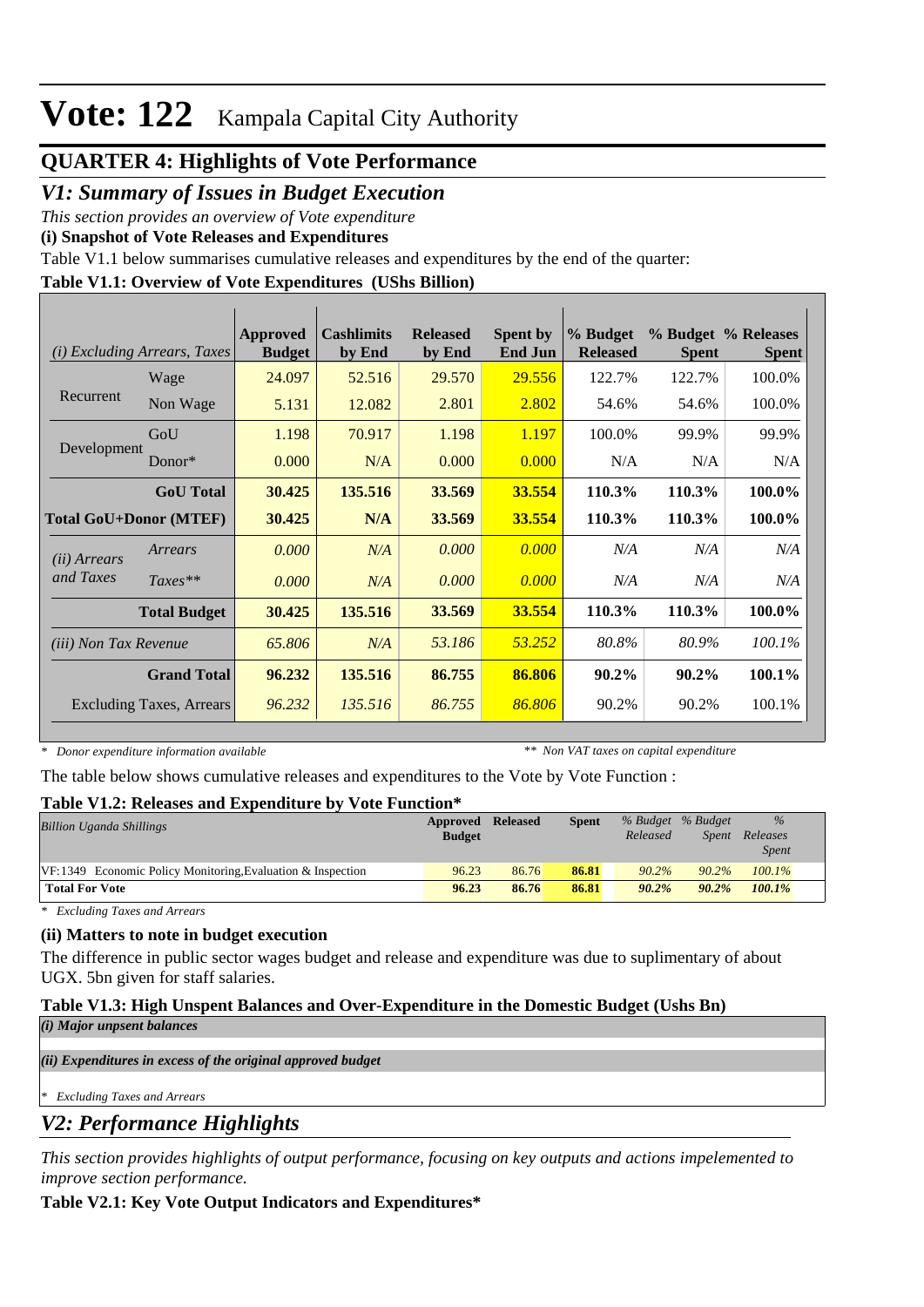### **QUARTER 4: Highlights of Vote Performance**

| <i>Vote, Vote Function</i><br><b>Approved Budget and</b><br>Key Output<br><b>Planned outputs</b> |                                                                         | <b>Cumulative Expenditure</b><br>and Performance | <b>Status and Reasons for</b><br>any Variation from Plans |          |  |  |  |  |
|--------------------------------------------------------------------------------------------------|-------------------------------------------------------------------------|--------------------------------------------------|-----------------------------------------------------------|----------|--|--|--|--|
|                                                                                                  | Vote Function: 1349 Economic Policy Monitoring, Evaluation & Inspection |                                                  |                                                           |          |  |  |  |  |
| <b>Vote Function Cost</b>                                                                        | <b>UShs Bn:</b>                                                         | 96.232 UShs Bn:                                  | 86.806 % Budget Spent:                                    | 90.2%    |  |  |  |  |
| <b>Cost of Vote Services:</b>                                                                    | UShs $Bn$ :                                                             | $96.232$ UShs Bn:                                | <b>86.806</b> % Budget Spent:                             | $90.2\%$ |  |  |  |  |

*\* Excluding Taxes and Arrears*

#### Engineering and Works

9.64Km of bitumen roads were completed on of the following roads; Kamuli Link(0.65km), Kintu/Kitintale road(1 km), Cannon(0.85 km), Circular Drive(0.4 km), Valley Drive(0.8 km), Corporation road(0.27 km), Access Road 2(0.06 km), Wanaichi road(0.4 km), Martyrs(0.27 km), UNEB Access road(0.35 km), Access road 2(0.1 km), Lakeside road (1 km), Radio Maria road(0.55 km), Mutungo road 1(0.75 km), Mutungo road 2(0.75 km), Kabalega Crescent road(0.9 km), Buvuma road(0.27 km), Muwafu(0.23km), Martyrs' Rise(0.05), Martyrs' Drive(0.25), Martyrs' Gardens A and B(0.5Km)and Martyrs' Link(0.17). 5.3Kms of road carriageway construction to asphalt was completed and installation of street lights is ongoing on the following roads; Church, Go down, Bukasa, and Kibuli roads.

Asphalt works were completed on 11.63Km and accesses and drain construction works are ongoing, the road are; Mutudwe road, Weerraga road, Wansanso road, Bukasa ring road and Kibuli road.

9.1Kms of road carriageway construction to asphalt was completed and construction of drainage, walkways and access is ongoing on Bahai, Lugoba, Mugwanya and Kyebando central roads.

Other road works include drainage walkways and access on Mutundwe road (where carriage way was completed) and works on Kaduyo and Kiyimba roads.

Drainage works on Mayanja Drain, Scout Lane and Nabisalu drainage were completed. The works included stone pitching and culvert laying. The Community was involved in demolition of structures. Other completed drainage works include stone pitching, culvert laying and footbridge construction on Kakajjo, Mutungo and Kasokoso drainage in Nakawa Division; drainage repair works on St.Augustine and Nsereko Road- Makindye Division , sectional drainage repairs on Sebuliba Mutumba Rd, Keti Fallawo –Tebiyoreka, St Peters Road Kafeero in Kawempe Division and Sikh and Nakasero lane in central Division. Pilot phase for production of culverts at Kyanja yard using available 12 moulds was completed with 73 culverts produced (17 No. 900mm diameter, 43 No. 600mm diameter, 13 No. 450mm diameter) and Plans are underway for large scale production and production of other products such as kerb inlets, slabs, pavers. Street Lighting bulbs and chokes for 1265 non-working lamps on the street lighting and another lot of Street Lighting bulbs and chokes were procured for 60 manually switched circuits on the street lighting network for automated.

Street Lighting bulbs and chokes were procured and installed along Yusuf Lule road, Nile Avenue, Kira road, Kisenyi road, Entebbe road, Queens way, Lumumba Avenue, Nile Avenu, Dewinton road, New taxi park and Station approach, Jinja road, Wampewo avenue, Speke road, Mukwano road, Ntinda-Kiwatule, Upper Kololo Terrace and Ring road.

Street lighting repairs were carried out on; Apollo Kaggwa road, Colville street, Kimathi avenue, Parliamentary avenue opposite main gate, Entebbe road-Centenary bank, Entebbe road-Barclays, William street-Arua park, Old taxi park, Namirembe road-Pride Theatre, Bombo road-Sure house, Ntinda-Kiwatule opposite Total Ntinda, Ntinda-Kiwatule opposite Arch Apartments, Rubaga road, Yusuf Lule-City Cab, Acacia-Metropole, Ggaba road at Oryx, Ggaba road opposite Oryx, Ggaba road-Kasaawe, Ggaba road-Railway Primary School, Jinja road-UMI, Kintu road, Mackinnon road off Sezibwa, Kira road opposite Mulago main gate, Nile avenue opposite Speke hotel, Makerere Hill road, Kololo Baskerville, Hajji Kasule road-Wandegeya, Lower Kololo Terrace,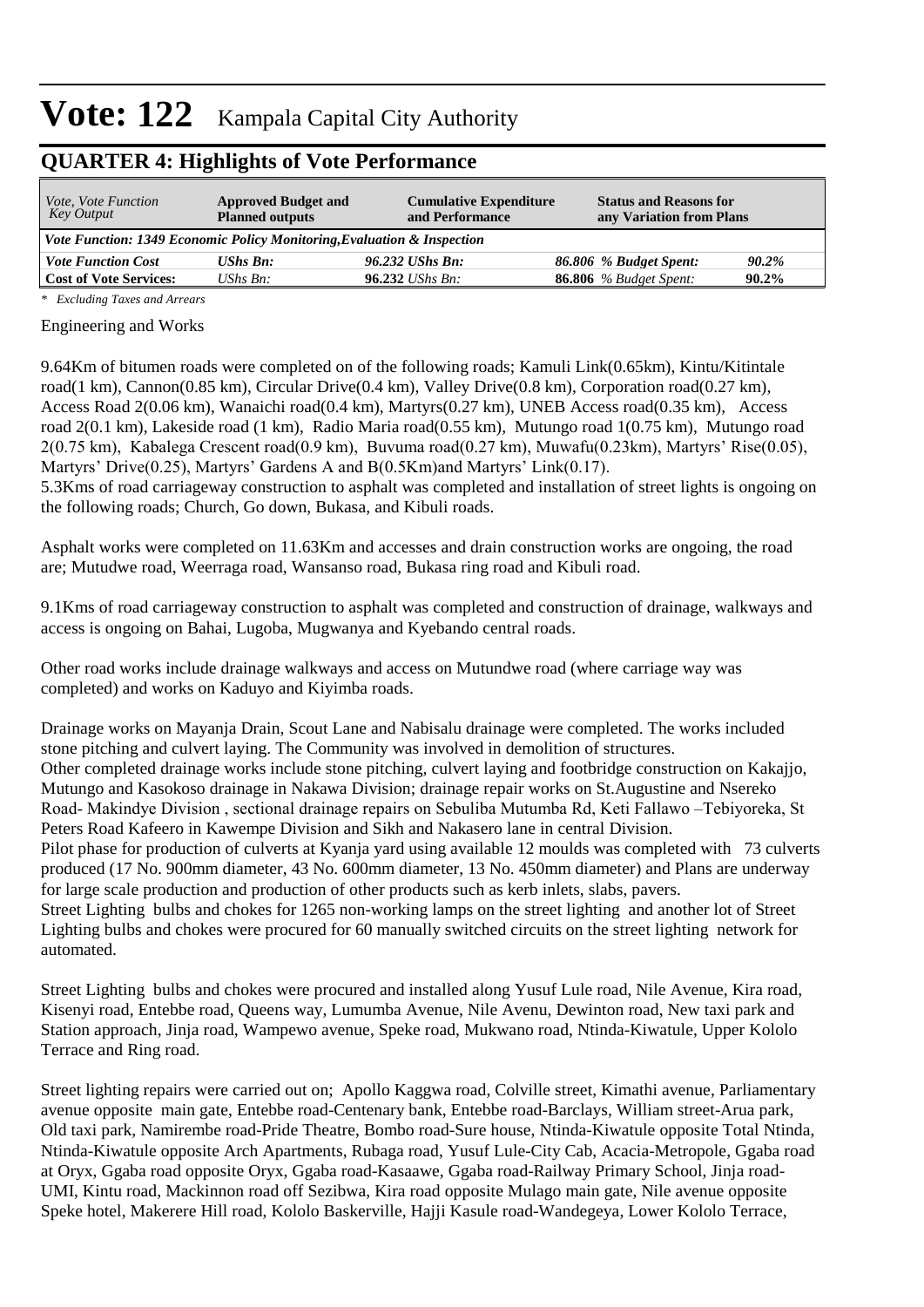## **QUARTER 4: Highlights of Vote Performance**

Lower Kololo Terrace at Housing Finance, Mabua road, Station road, Station approach, Station road-Middle lane, Nasser road, Kampala road-Tropical bank, Kyaddondo near Dembe FM, Dewinton-Saidi Bare, Nakulabye opposite Gelp, Kasubi Munaku, Katwe middle lane, Katwe opposite Total Katwe, Sir Apollo Full Gospel Church and Entebbe road-Shell,

Wooden pole Network (Line hardware) were procured and some installed in following places/roads. and PVC was installed along Portbell road, Nile avenue-UBC, Kafumbe Mukasa road, George street, King George, Nile avenue-media centre, Ring road-Apostalic, Ring road-Kalinda, Security camera installation, Jinja road-centenary park, Kasubi-Munaku, Bombo road-Sure house, Mukwano road, Kampala road-Shell capital, Bombo road-Sure house. The strip connectors were used along Kisenyi road, Nile Avenue, Ring road-Apostalic, Ring road-Kalinda, Nakulabye opposite Gelp, Kasubi-Munaku, Dewinton road, Katwe middle lane, Katwe opposite Housing Finance, Lumumba avenue and Wampewo avenue. Some of reel insulators, D-irons and bolts were used along Kololo Hill drive, Clement Hill road and Kyadondo near Indian High Commission.

Other 168 street light metallic poles and 189 control boxes for Wooden pole Network (Line hardware) were procured for areas including; Kira road extension, Kiwalimu, Upper Kololo teracce, Baskerville road, Kyambogo University, Nkurumah road, Kisenyi, Mwanga 11 road and Musalumbwa road.

Traffic lights bulbs were procured and some installed at Natete and Nakawa traffic junctions.

#### Revenue Mobilisation

UGX 19,702,067,905 was collected against a target of UGX 21,919,498,240. Revenue performance during the said quarter was 89.88% and compared to the same period of the FY 2013/14, collections increased by 6.3%. Integration of other revenue sources on ecitie. Sunday markets module went live in May 2015. Nine hundred seventy three (973) payments have been made on the platform amounting to UGX 9,730,000. Further reviewed the proposed Commercial Road User fees regulations that had been reviewed in third quarter. Other two laws were reviewed which are, the stage Plays and Public Entertainment Act and the local government rating Act. The regulations are still await parliamentary approval.

#### Education and Sports

9 classroom block construction at Kamwokya P/S was completed and handed over to KCCA by the Contractor and Construction of a kitchen was completed at Namungoona Kigobe P/S

Two schools were renovated; 10 classroom block re-roofed at Kitebi P/S using a donation of iron sheets and labour from Hajji Ssebufu Mohammed and 2 classrooms and a staff house were renovated at the Spastics School;

#### Sanitation facilities:

24 toilet stances were constructed as follows; 8 stance water borne toilet at St Paul Nsambya P/S by pastors of Watoto; 8 stance water borne toilet at Kiswa P/S from Water Aid/ AEE; 8 stance water borne toilet renovated at Buganda Road P/S and 2 water tanks were donated to Namugoona Kigobe P/S and Kisaasi p/S by Crestank and a VIP latrines and water tanks in 22 schools (government and Private) funded by EU through AMREF were commissioned.

7 classrooms at Muslim Girls and 3 classrooms at Namungoona orthodox P/S were painted, meanwhile 225 desks were supplied to Kamwokya P/S as part of GOU funding, 16 Special Needs Desks were donated to Spastics P/S as a donation from partners and 50 desks were procured for Kansanga P/S from locally generated funds.

#### Library

The Kampala Adult Library served 1,406 patrons. There was an increase in the patrons by 7.4% from the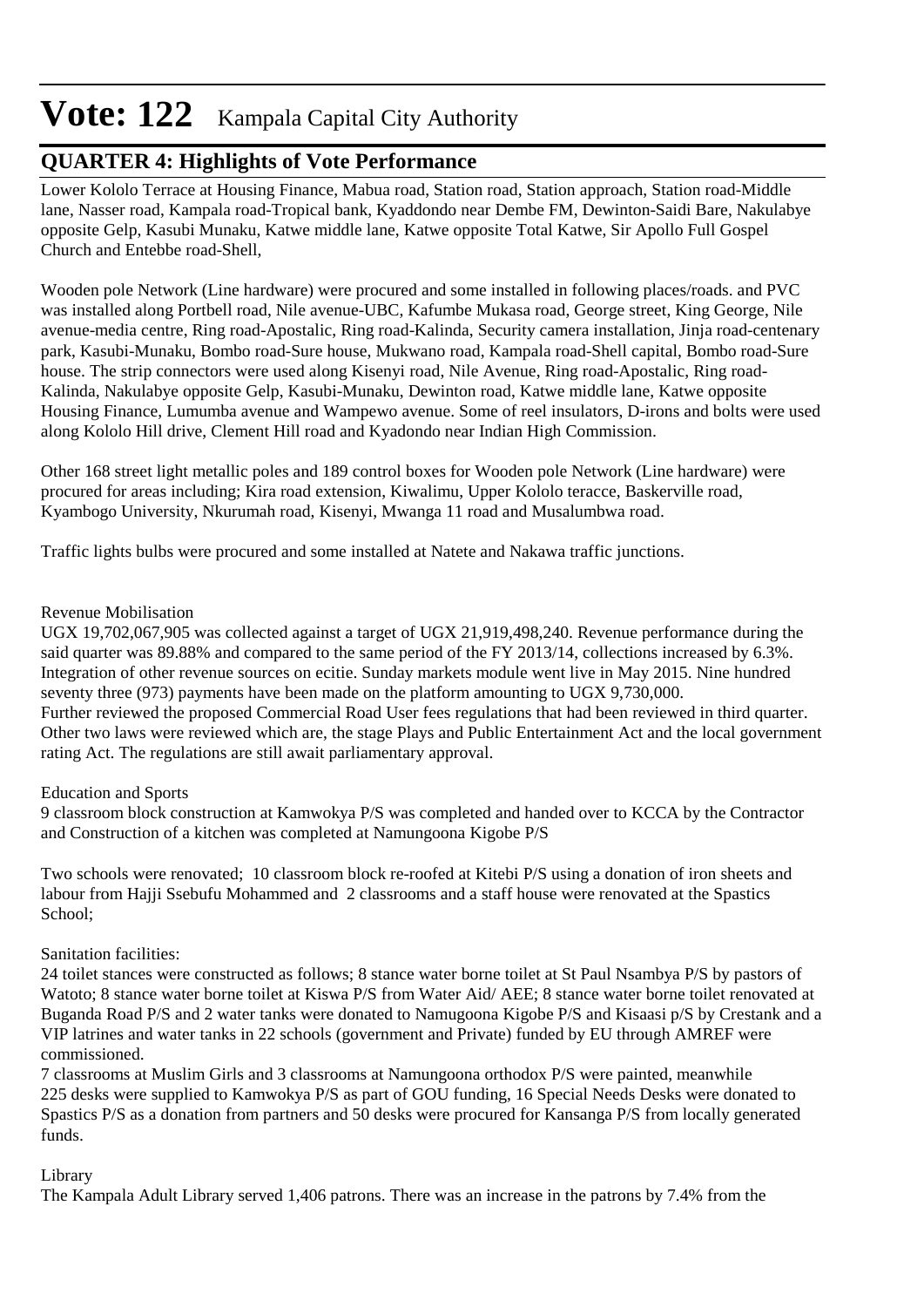## **QUARTER 4: Highlights of Vote Performance**

previous quarter. Of these 981 were males compared to the 425 females. 828 patrons used the ICT facilities and 289 books were utilized. Meanwhile Lubaga library received 510 patrons of which 37 were females and 473 were male and the children's Library served 264 children only. Children participated in various literacy eliciting activities such as Read Aloud, Spelling Bee, Guided Reading, Silent Reading, Drawing/Colouring, Story Telling, Movie Watching, Movie, etc.

In Partnership with the Kawempe Youth Centre and held a reading tent which was attended by 188 children from 16 schools from Kawempe Division. Meanwhile Namuwongo community library was opened in March 2015 by a Canadian lady (Megan). Her desire is for KCCA to take up responsibility of this library after three years

508 schools were inspected; 141 Nursery schools, 330 Primary Schools, 31 Secondary Schools and 6 Tertiary Institutions. Monitored staff establishment in primary, secondary and Tertiary Institutions and there were 1444 primary school teachers, 1415 secondary school teacher and 346 Tertiary Instructors. Meanwhile school enrolment was monitored and the enrolment of pupils in 80 government grant aided primary schools was at 68,937 pupils.

#### Preventive health care

1,732 premises of domestic and public health importance were inspected

1,741 people were medically examined leading to generation of revenue amounting to UGX 34,820,000/-. The total number of food handlers certificates issued is 1,282 with 459 renewals.

270 nuisance and improvement notices were issued. 125 court cases were registered; total convictions 94, dismissed 4 and 27 are on-going. These led to generation of UGX 5,463,950/- in fines.

KCCA has had an Inception meeting for the RRR-phase 2, a project funded by GIZ and SDC with the objective to implement sustainable Resource Recovery and Re-use models in Faecal Sludge Management (FSM) and Sanitation Safety Planning (SSP), operational workplan ending September 2017, division clean-up activities (179 tonnes of backlog garbage collected), pit emptying (160,000 litres of faecal sludge collected from pit latrines and septic tanks).

#### Health Education

60 health education out reaches were organised including; 1 Dialogue meetings on HIV/AIDS at Makindye I and Katwe II, 3 mobilisation meetings for people in personal service sector mobilized for Medical Examination attracting 148 in All parishes of Makindye Division,14 meetings with Business owners mobilised and sensitized reaching 1,166 people in Namuwongo and Katwe.

#### Veterinary Public Health

359 animals were impounded; 53 cows, 306 shoats (sheep and goats) while 499 stray dogs were put to sleep, another Animals slaughtered and inspected 39,539 cows, 15,378 shoats and 12,080 pigs. 72 butcher men sensitized in Nateete, Masanafu, Makindye and Kabusu areas about hygienic meat handling. 36 unhygienic farming units in Masanafu, Mulago III, Nsambya and Bukoto I areas were relocated and 31 butcheries closed and improved in Nsambya, Masanafu and Nateete areas about hygienic meat handling. 179,582 tons of solid waste was collected, transported and disposed at the Landfill. About 67% of the collected waste was disposed by KCCA and the rest by private garbage collectors. In comparison to the 2nd quarter of the FY 2014/15, there was a 0.48% increase in the total amount of solid waste disposed of at the landfill. Industrial Pollution Control and monitoring, Ten (10) industries inspected for inspection in the first quarter of the year. (Mpongo, Peacock, KPI, Graphic Systems, Mc Dough, Uganda Fish Packers, Britannia, Harris International, Megha Foam). 01 industry monitored i.e. Kookee Enterprise, Environmental Performance/ Compliance reports (10), Training conducted (1), Minutes for meetings held (3), Three industries selected (Peacock, Britannia and Mpongo factory.

Noise Pollution Control and monitoring of Amusement /entertainment premises; 220 Facilities inspected, 28 Nuisance notices (1st issue), 13 Facilities impounded and 06 Sensitization meetings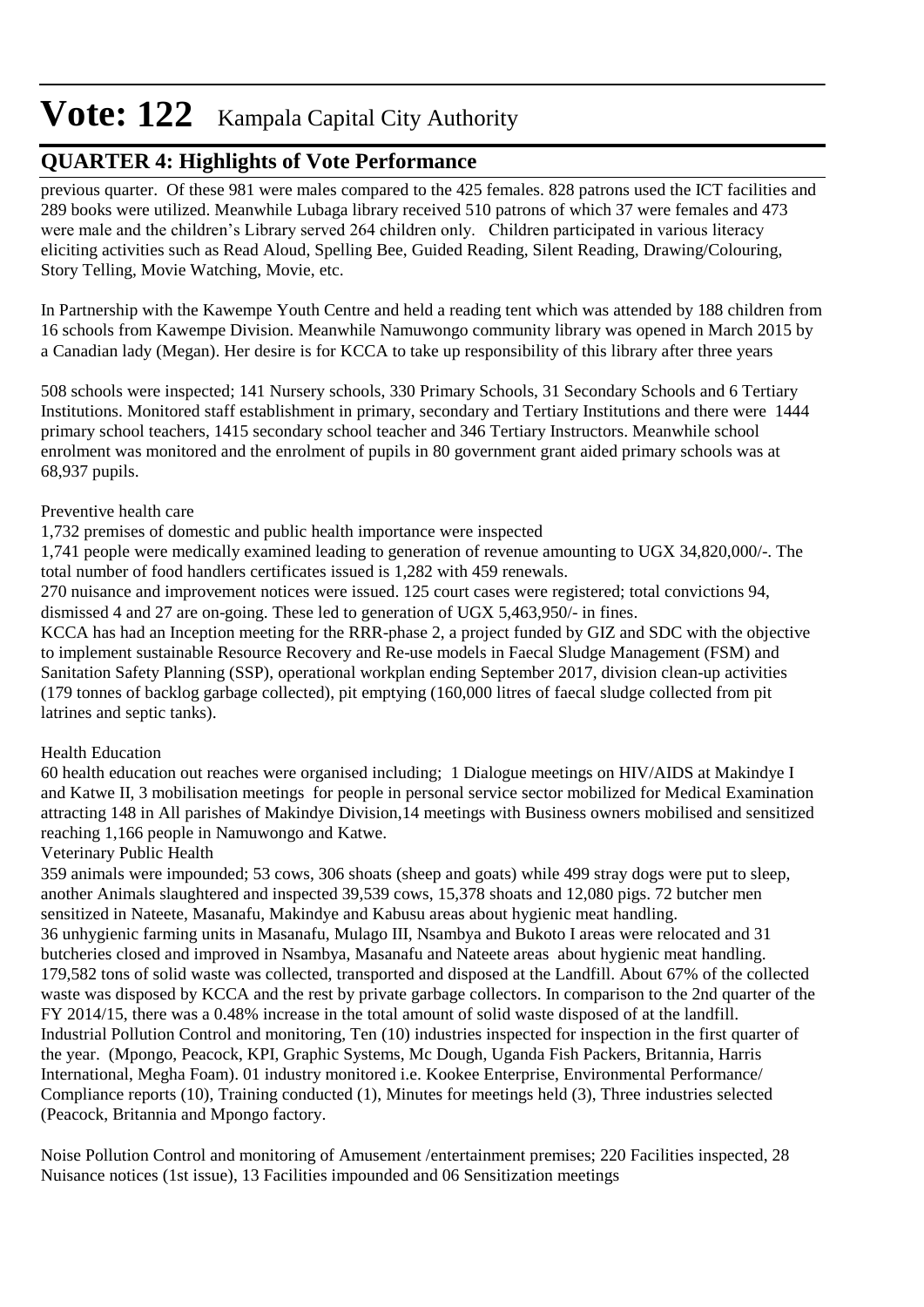## **QUARTER 4: Highlights of Vote Performance**

#### Curative Health

153,617 patients was the OPD in KCCA directly managed health facilities in the fourth quarter and 12,206 pregnant women received ANC services in KCCA health centres, accounting for 41% of all the ANC first visit attendances in Kampala, meanwhile 5,100 deliveries were attended to in KCCA directly managed health facilities. While 6,606 children under the age of one year were administered with Pentavalent vaccine. Pneumonia-Cough or cold was the highest ranking cause of morbidity in the city with 68,717 cases registered accounting for 29% among the top ten (10) causes of morbidity in all the age groups.

#### Gender, Community Services, Production and Marketing

351 (155 females and 113 males) farmers were supported with NAADS inputs under the NAADS programme.240 farmers were provided with technical back stopping at their farms

Construction work at Busega market is in progress, 1 site meeting held and works at 8% completion, while USAFI market handed over on 7th April. Market currently has 156 functional shops and 1782 vendors operating. Meanwhile Sunday open Air markets were launched on 17th May and the Market currently attracts 600 vendors each week.

Poultry brooding unit was completed at Kyanja and it's now operational with an initial 1000 day old kroiler chicks.

202 Groups were sensitized to form and register cooperatives. 140 SACCOS were inspected and 34 full audits of cooperatives were carried out.

96 youths accessed KCCA Centre Loan Fund receiving UGX. 220,800,000. Another 293 youths were equipped with practical skills including liquid soap making, briquette production, tailoring, tie and die, meanwhile 203 youths were equipped with employable skills at Employment Services bureau while 111 youths were placed in employment through the employment services bureau. 67 employers were contacted for youth employment 81 groups were supported with CDD funds within the city. 254 CDD beneficiaries were trained in leadership, financial management, project planning while 177 community groups trained in kitchen gardening.

#### Physical Planning

The time taken to review and approve building plans has been shortened from three weeks to two weeks. Timely feedback to clients/ Architects has also been enhanced through Letters to Architects on outcome of the PPC decision, Upload of the schedules of the considered development applications on the KCCA website and Timely communications to clients about the improvements and changes within the development application process system. Stakeholders' engagement to discuss on challenges, improvements and changes within the development application process system has also been organised.

The project on CAM-CAMPV started, consultant started work in April and the following activities were done; Collation and literature review of documents for the GIS policy has started. In addition, data collection for the existing road signage has started in Central; the work plan for preparatory activities for CAM-CAMPVM was drawn.

580 Development Applications for Approval/submission were received, 275 applications deferred by physical planning committee, 228 approved plans and 77 rejected.

Conducted sensitization meetings at Nakivubo Blue primary school to sensitize owners of temporary structures within Mengo Kisenyi area. Participated in the Revenue Sensitization workshop at Kabowa and sensitized locals on physical planning issues, Met with Born Again Faith in Ndeeba and advised them on Construction standards, plan approval and demolition procedure in KCCA and Sensitization Meeting with executive members of Nsambya Furniture association on possibilities of relocation & drivers of large vehicles at Kibuye requesting them to vacate the road reserve.

Demolition of illegal structures, dilapidated structures, washing bays, enforcement of expired removal notices was undertaken along Kiira road near Kamwokya Market Area, along Container village, Nakivubo Place and Kisenyi Lane, Qualicel building, demolition of 6 containers and kiosks around St Mbaga Tuzinde Primary School and Voluntary demolition of 12 containers and kiosks at Kitintale.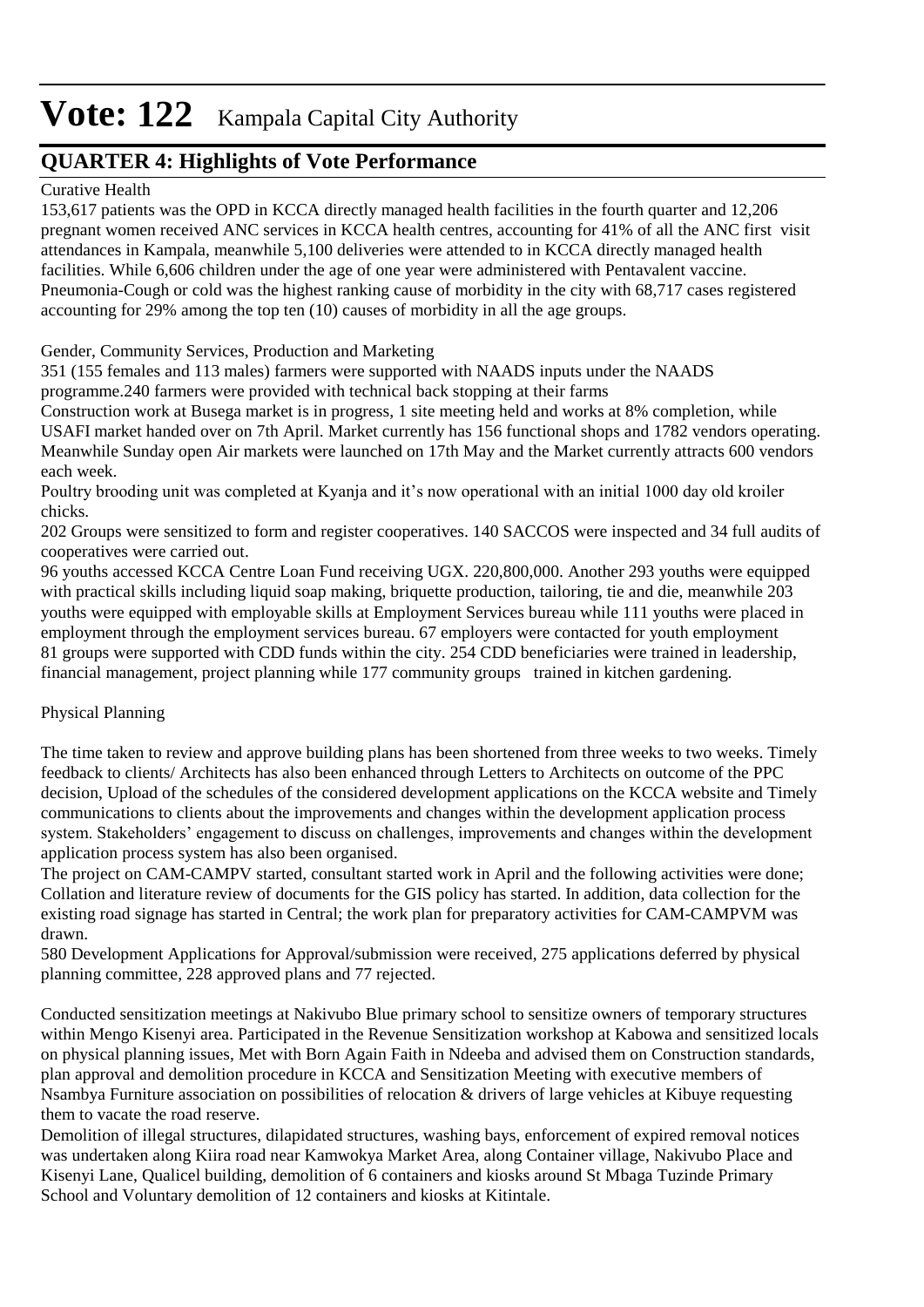## **QUARTER 4: Highlights of Vote Performance**

#### Public Sector Management

6 staff were recruited and current permanent staffing position is 420 accounting to 31.53% of the total approved staffing for the Authority. KCCA has an additional more than 838 temporary staff.

99 staff benefited in trainings. 24 staff had external programs and 75 benefited on internal programs, with total cost of UGX 183,461,741= .The rest of the amount UGX 34,359,373 was paid for the services that were consumed in previous quarter.

The procurement of staff medical scheme was finalized. KCCA signed contracts with 3 medical services providers i.e. UAP, IAA and Case Medicare starting 1st July 2015. This is a one year contract where KCCA will meet the full cost for staff and 50% Cost for eligible dependents up to a maximum of 5 dependents Prosecution

1,787 case were handled, 1,737 convictions were registered, 15 were dismissed, 4 withdraws and 31 are ongoing. The success rate for the prosecution cases in the period was 98.9%.

69 contracts were processed and signed; 13 legal opinions were issued and 2 policy instruments and guidelines were generated, these include Kampala Capital City (Outdoor Advertising) Regulations, 2015 and Kampala Capital City (Guidelines for Placement of Election Posters), 2015

During the quarter a total of UGX 43.4 billion was allocated to the various Directorates for the re work plan implementation. The funds absorption rate of released funds for budget implementation was at 99%. The Auditor General concluded audit of KCCA financial statement for the year 2013/14 and issued an unqualified audit opinion.

As a result of a study commissioned by the World Bank to assess KCCA's credit worthiness Global Credit Rating Company that conducted a study issued a rating class of A for KCCA with a rating outlook described as stable.

8 audit reviews were carried out and completed; these include; review of Financial Statements, Review of the Properties and Fleet Management Processes, the pay change data sheets/arrears for Health workers & Teachers, Review of the Kampala City Census Management.

The Executive Director handed over items pledged to St. Mbaga Primary school which were 636 pairs of socks to the whole school and 77 geometry sets for the candidate class. She also commissioned 9 classroom blocks at Kamwokya primary school. The Executive Director opened a Computer Laboratory and a Library at Kitante Primary School. 200m was handed over to the Teachers for the SACCO on behalf of KCCA.

Toffali Project: KCCA hosted the Katikkiro of Buganda on Thursday 2nd April 2015. KCCA's ED Kabaka's subjects in KCCA to donate 14M/= towards the Toffali Project.

The ED also coordinated friends of Buganda to contribute towards the reconstruction of Nantawetwa Roundabout- an event was organized to handover the new Buganda monument to the Katikiro of Buganda.

Rotary Club Kiwatule – This partnership was initiated and the Construction of a toilet at St. Mbaga Tuzinde Primary School to kick off in July 2015 along with donation of other scholastic materials. The toilet project is worth UGX. 37,165,000.

Bless Kampala Project – This was a project led by 5 different Churches in the City who have constructed a toilet at St Paul Nsambya Primary School and the handover will be in July 2015.

Victorious Bond – They carried on a beautification project along Mpabaana Road and Phase one of the projects was completed. It is due for handover.

Several partners donated towards the typhoid epidemic including: DFCU: We were able to receive Aqua safe water tablets and water tanks for 10schools from a partnership with DFCU and UHMG; Pride Micro finance donated 200 mama kits which were handed over at Kitebi health Centre on 1st July 2015 by Pride Micro Finance and Rotary Club of Kampala North – KCCA partnered with Rotary Club of Kampala North by providing a venue for their fundraising activity towards children with congenital heart defects.

Kampala Goes Green End of June 2015 Campaign Planning: The exercise was re-branded in January 2015.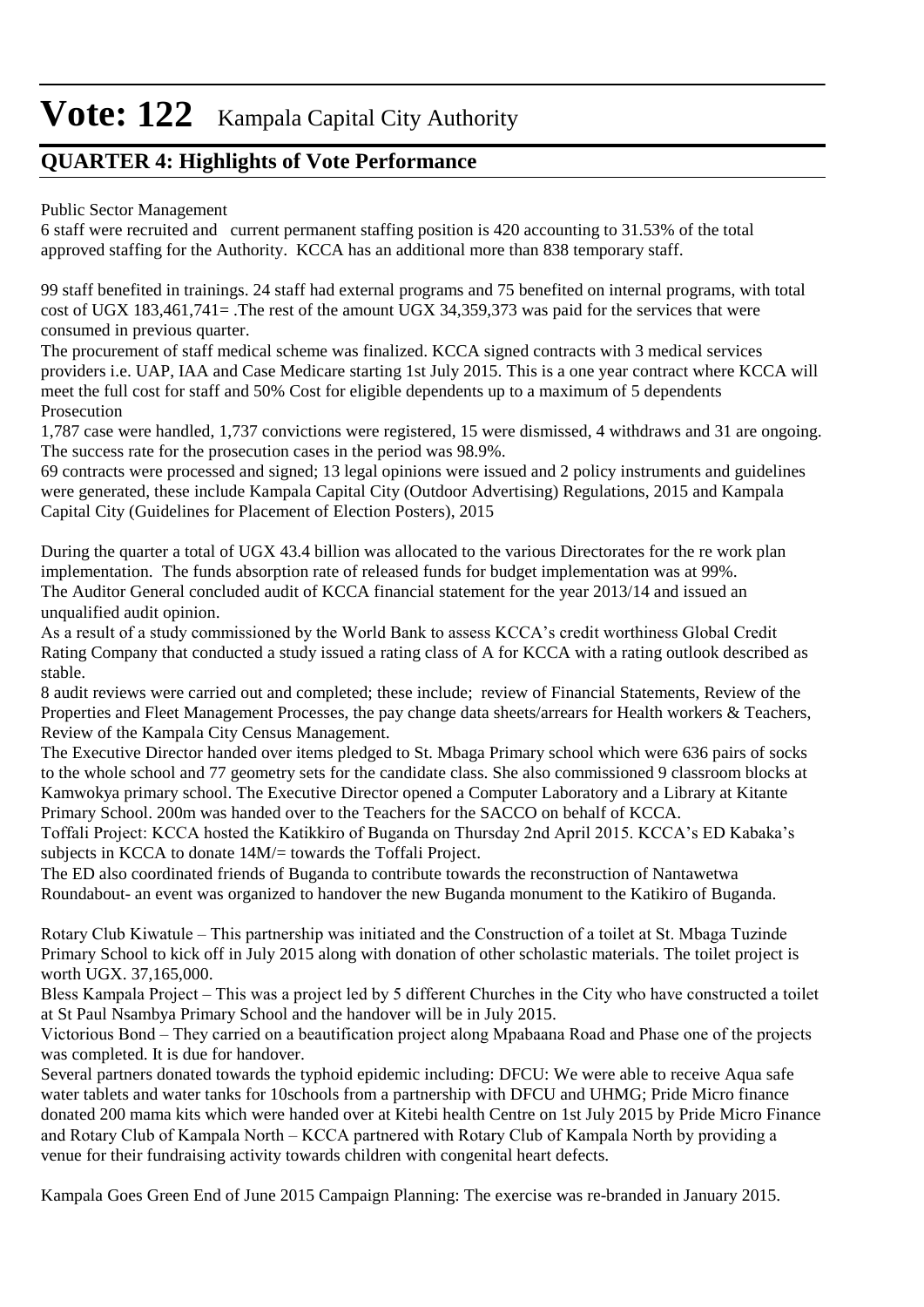## **QUARTER 4: Highlights of Vote Performance**

Since then, it has received a lot of internal attention, stakeholder involvement and media coverage. Over 75 wards have benefited with over 1100 fruit seedlings planted within the public spaces and schools.

515 street poles were awarded and permits issued to clients, 1200 litterbins were allocated, 08 permits were issued for placement of LED screens as a new advertising concept, while 150 permits were issued for promotions, display of banners, road drives and events and this has boasted revenue for the institution and bring order to the City's Outdoor advertising.

Point of Sale implementation (POS) with EZEE MONEY for non-registered clients like payers of market dues and Sunday market operators.

18 Procurement Committee Meetings were held. 634 procurements were effected with 481 of the total as micro and 153 as macro. 213 procurements were for supplies, 393 were for services and 22 were works procurements. KCCA has 349 pre-qualified suppliers.

Ten PPP Bankable projects were submitted to MoFPED in March 2015 under the privatisation sector for consolidation purposes. However, two were resubmitted as bankable projects (projects under Grant and Interest Free Loan Financing by the Chinese Government. These include; Design and dualling of Ntinda road and design & construction of Ntinda Industrial Area roads to concrete pavement and Construction of New Taxi Park Garage.

Statutory Obligatory Planning and Reporting documents were prepared and submitted on time, these include: KCCA MPS FY 2015/16, KCCA Performance Contract Form A, Work Plans for FY 2015/16, KCCA Performance indicators and third quarter report.

The unit carried out research on the Economic demand modelling for the cable car project and made a follow up of BRT data from the Ministry of Transport & works which data was attained analysed and integrated into the cable car report.

#### **Table V2.2: Implementing Actions to Improve Vote Performance**

| <b>Planned Actions:</b>                                                 | <b>Actual Actions:</b> | <b>Reasons for Variation</b> |
|-------------------------------------------------------------------------|------------------------|------------------------------|
| Vote: 122 Kampala Capital City Authority                                |                        |                              |
| Vote Function: 13.49 Economic Policy Monitoring Evaluation & Inspection |                        |                              |

## *V3: Details of Releases and Expenditure*

*This section provides a comprehensive summary of the outputs delivered by the Vote and further details of Vote expenditures by Vote Function and Expenditure Item.*

#### **Table V3.1: GoU Releases and Expenditure by Output\***

| <b>Billion Uganda Shillings</b>                                    | Approved<br><b>Budget</b> | <b>Released</b> | <b>Spent</b> | $%$ GoU<br><b>Budget</b> | $%$ GoU<br><b>Budget</b> | $%$ GoU<br>Releases |
|--------------------------------------------------------------------|---------------------------|-----------------|--------------|--------------------------|--------------------------|---------------------|
|                                                                    |                           |                 |              | Released                 | <i>Spent</i>             | <i>Spent</i>        |
| <b>VF:1349</b> Economic Policy Monitoring, Evaluation & Inspection | 30.43                     | 33.57           | 33.55        | 110.3%                   | 110.3%                   | 100.0%              |
| Class: Outputs Provided                                            | 30.43                     | 33.57           | 33.55        | 110.3%                   | 110.3%                   | $100.0\%$           |
| 134936 Procurement systems development                             | 0.11                      | 0.03            | 0.03         | $23.0\%$                 | 22.8%                    | 99.4%               |
| 134937 Human Resource Development and orgainsational restructuring | 27.23                     | 31.63           | 31.62        | 116.2%                   | 116.1%                   | $100.0\%$           |
| 134938 Financial Systems Development                               | 0.52                      | 0.10            | 0.10         | 19.5%                    | 19.6%                    | 100.7%              |
| 134939 Internal Audit Services                                     | 0.11                      | 0.05            | 0.06         | 51.9%                    | 52.5%                    | 101.3%              |
| 134941 Policy, Planning and Legal Services                         | 2.47                      | 1.76            | 1.76         | 71.3%                    | 71.1%                    | 99.7%               |
| <b>Total For Vote</b>                                              | 30.43                     | 33.57           | 33.55        | 110.3%                   | 110.3%                   | 100.0%              |

*\* Excluding Taxes and Arrears*

#### **Table V3.2: 2014/15 GoU Expenditure by Item**

| <b>Billion Uganda Shillings</b>         | Approved<br><b>Budget</b> | <b>Releases</b> | <b>Expend-</b><br>iture | % Budged<br><b>Released</b> | % Budget<br><b>Spent</b> | %Releases<br><b>Spent</b> |
|-----------------------------------------|---------------------------|-----------------|-------------------------|-----------------------------|--------------------------|---------------------------|
| <b>Output Class: Outputs Provided</b>   | 30.43                     | 33.57           | 33.55                   | 110.3%                      | 110.3%                   | $100.0\%$                 |
| 211101 General Staff Salaries           | 24.10                     | 29.57           | 29.56                   | 122.7%                      | 122.7%                   | 100.0%                    |
| 211103 Allowances                       | 0.07                      | 0.02            | 0.02                    | 23.5%                       | 23.5%                    | 100.0%                    |
| 221001 Advertising and Public Relations | 0.41                      | 0.14            | 0.13                    | 32.9%                       | 32.9%                    | 99.9%                     |